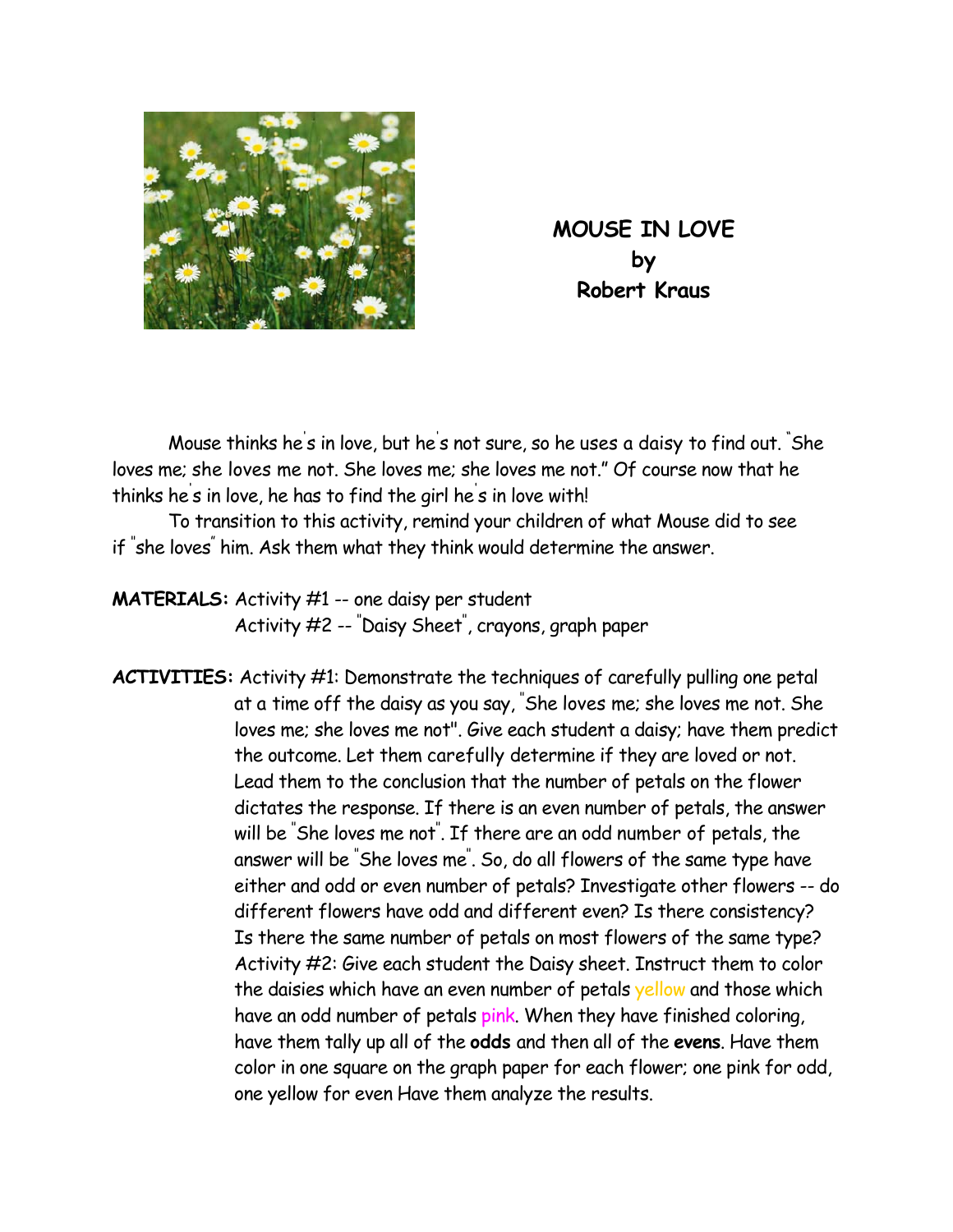## **STANDARDS:**

**BSL:** 1.3, 1.8, 1.10, 2.1, 4.1, 5.1, 9.4, 12.4 **NCTM:** 4d, 4e, 5a, 5b, 6a, 6b, 6c, 6d, 11a, 11b, 11d, 13a, 13b, 13c **SCS:** A1, C1, H1

Kraus, Robert. Mouse In Love. Illus. by Jose Aruego and Ariane Dewey. NY: Orchard Books, c2000. ISBNX0531302970.

Trivizas, Eugene. The Three Little Wolves and the Big Bad Pig Illus. by Helen Oxenbury NY: Aladdin, 1997. ISBN#06898I528X The little wolves' increasingly sturdy dwellings are no match for the persistent Big Bad Pig, until they finally build a house of Flowers!